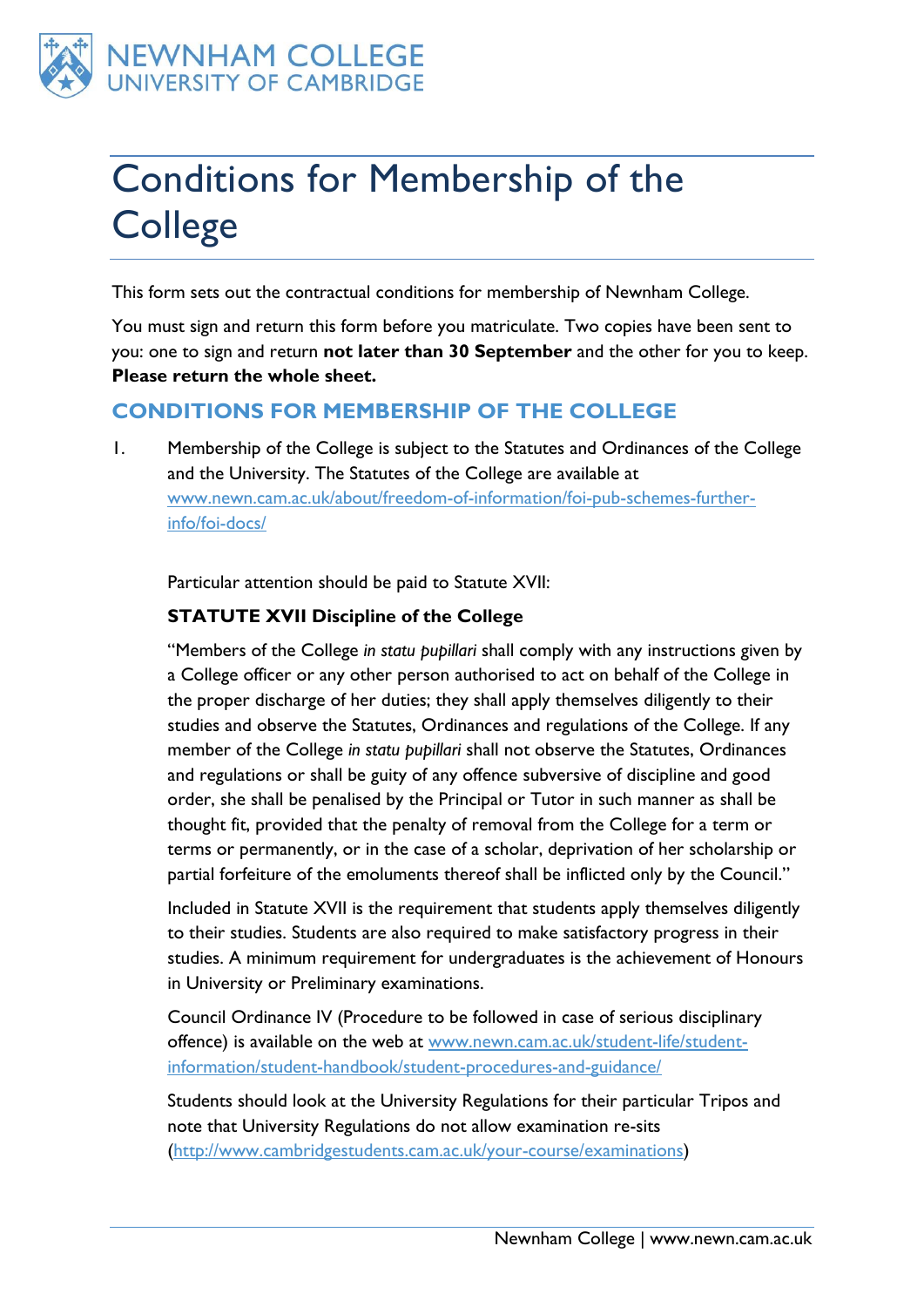- 2. All College bills for residence are payable in advance within the first 14 days of Full Term. NB: Students must clear all debts to the College in order to return to their course in October. Finalists must clear all debts to the College in order to be presented to their degree. This is a condition of the Praelector's assurance that they are of good moral standing.
- 3. Students who pay their own fees will be required to pay the University and College fees by 1 October of their first year as a condition of matriculation and in subsequent years they will be required to pay University and College fees within the first fourteen days of Michaelmas Full Term. Failure to do so will result in withdrawal of College membership, and termination of the Licence agreement for those in College accommodation, at the expiry of that fourteen day period or of any extension agreed by the Council, unless otherwise agreed by the Council before the end of that fourteen day period or any agreed extension thereof.
- 4. If a student who has not begun her course withdraws, one month's notice is required. Failing receipt by the College of the appropriate notice, students will be liable for College fees for the ensuing term.
- 5. If a student who has begun her course unilaterally withdraws, University and College fees for the remainder of the academic year are payable.
- 6. The Council may, if it thinks it advisable (in the best interests of the College, any of its members or staff), require any student to withdraw from the College whereupon her membership of the College and any Licence agreement will cease. This provision will not be exercised unless the student has previously been given the opportunity of stating her case to the Council (see Statute XVII and the Disciplinary procedure).
- 7. If in the yearly examination appropriate to her course a junior member fails to be classed, or fails to pass an examination which is not classed, she will not be allowed to continue her course and her status as a student of the College and any Licence agreement she may have with the College will automatically terminate [28] days (or such later time as the Council may determine) after she has received notification to her of such failure unless there has been special permission given by the Council. In some cases, following due warning, a Third Class result may also be presented as evidence of failure to apply oneself diligently to their studies or to make satisfactory progress in their studies.
- 8. No undergraduate student is allowed to undertake teaching or other regular paid work during term time without the written permission of her Tutor. Graduate students may undertake a small amount of teaching work provided that it is not more than 6 hours a week (see the Board of Graduate Studies' "Memorandum to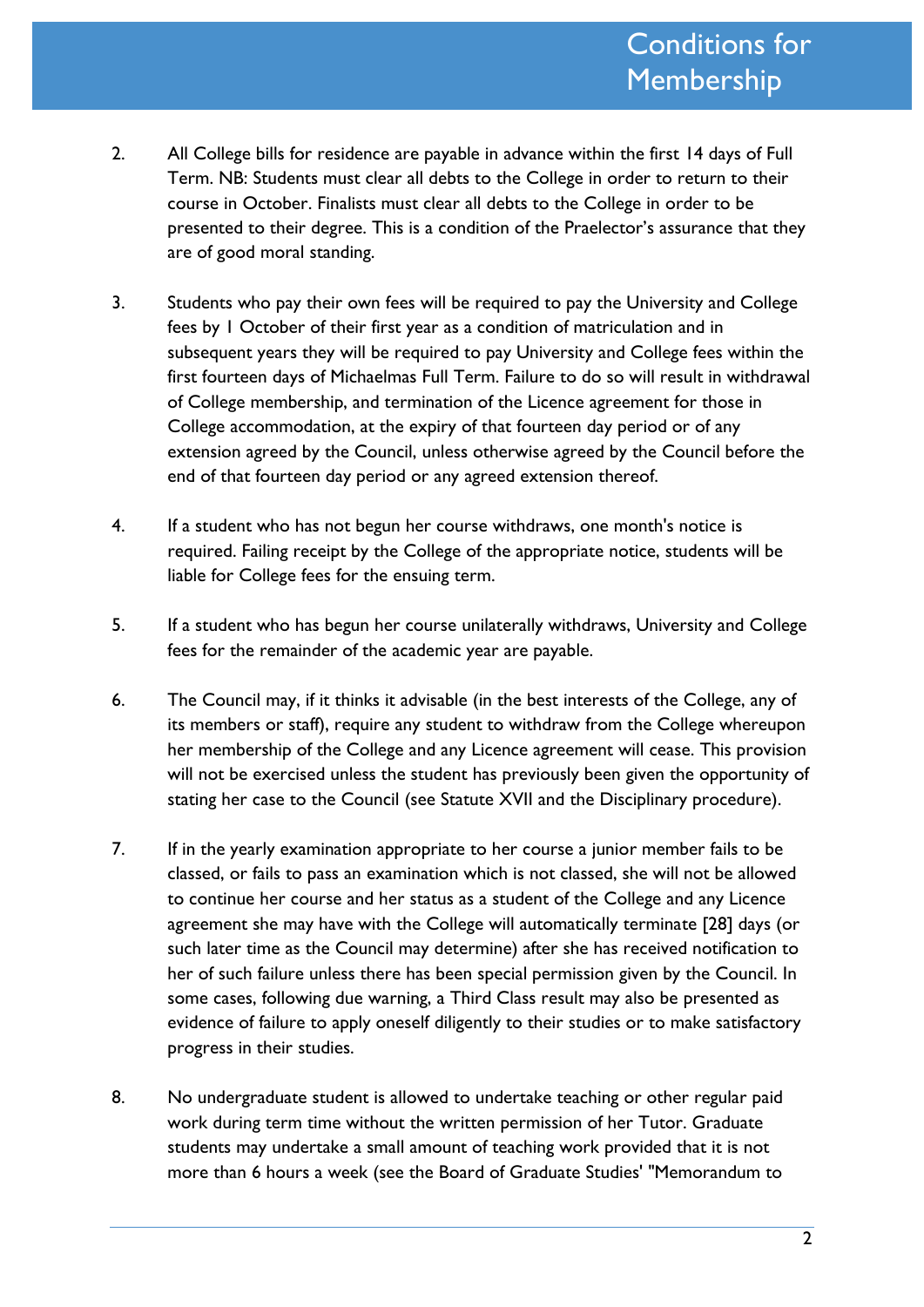## Conditions for Membership

Graduate Students"). Any student who finds herself in financial difficulties is advised to consult her Tutor.

I agree to the above Conditions for Membership of Newnham College, Cambridge

| Student's signature   |  |
|-----------------------|--|
|                       |  |
| Student's name (block |  |
| Permanent             |  |
|                       |  |
|                       |  |
|                       |  |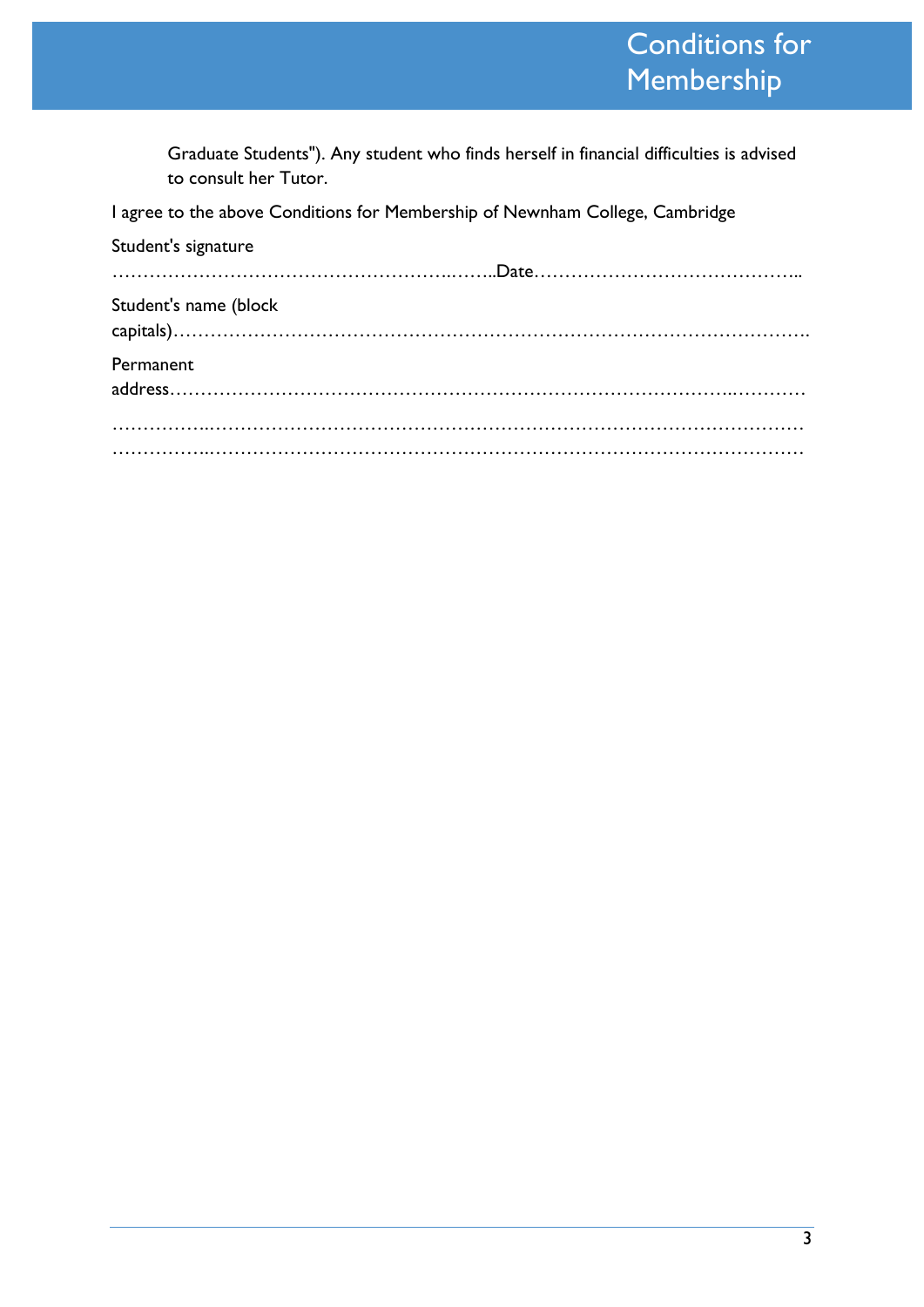**COLLEGE COPY**

# Conditions for Membership of the **College**

This form sets out the contractual conditions for membership of Newnham College.

You must sign and return this form before you matriculate. Two copies have been sent to you: one to sign and return **not later than 30 September** and the other for you to keep. **Please return the whole sheet.**

### **CONDITIONS FOR MEMBERSHIP OF THE COLLEGE**

1. Membership of the College is subject to the Statutes and Ordinances of the College and the University. The Statutes of the College are available at [www.newn.cam.ac.uk/about/freedom-of-information/foi-pub-schemes-further](http://www.newn.cam.ac.uk/about/freedom-of-information/foi-pub-schemes-further-info/foi-docs/)[info/foi-docs/](http://www.newn.cam.ac.uk/about/freedom-of-information/foi-pub-schemes-further-info/foi-docs/)

Particular attention should be paid to Statute XVII:

#### **STATUTE XVII Discipline of the College**

"Members of the College *in statu pupillari* shall comply with any instructions given by a College officer or any other person authorised to act on behalf of the College in the proper discharge of her duties; they shall apply themselves diligently to their studies and observe the Statutes, Ordinances and regulations of the College. If any member of the College *in statu pupillari* shall not observe the Statutes, Ordinances and regulations or shall be guity of any offence subversive of discipline and good order, she shall be penalised by the Principal or Tutor in such manner as shall be thought fit, provided that the penalty of removal from the College for a term or terms or permanently, or in the case of a scholar, deprivation of her scholarship or partial forfeiture of the emoluments thereof shall be inflicted only by the Council."

Included in Statute XVII is the requirement that students apply themselves diligently to their studies. Students are also required to make satisfactory progress in their studies. A minimum requirement for undergraduates is the achievement of Honours in University or Preliminary examinations.

Council Ordinance IV (Procedure to be followed in case of serious disciplinary offence) is available on the web at [www.newn.cam.ac.uk/student-life/student](http://www.newn.cam.ac.uk/student-life/student-information/student-handbook/student-procedures-and-guidance/)[information/student-handbook/student-procedures-and-guidance/](http://www.newn.cam.ac.uk/student-life/student-information/student-handbook/student-procedures-and-guidance/)

Students should look at the University Regulations for their particular Tripos and note that University Regulations do not allow examination re-sits [\(http://www.cambridgestudents.cam.ac.uk/your-course/examinations\)](http://www.cambridgestudents.cam.ac.uk/your-course/examinations)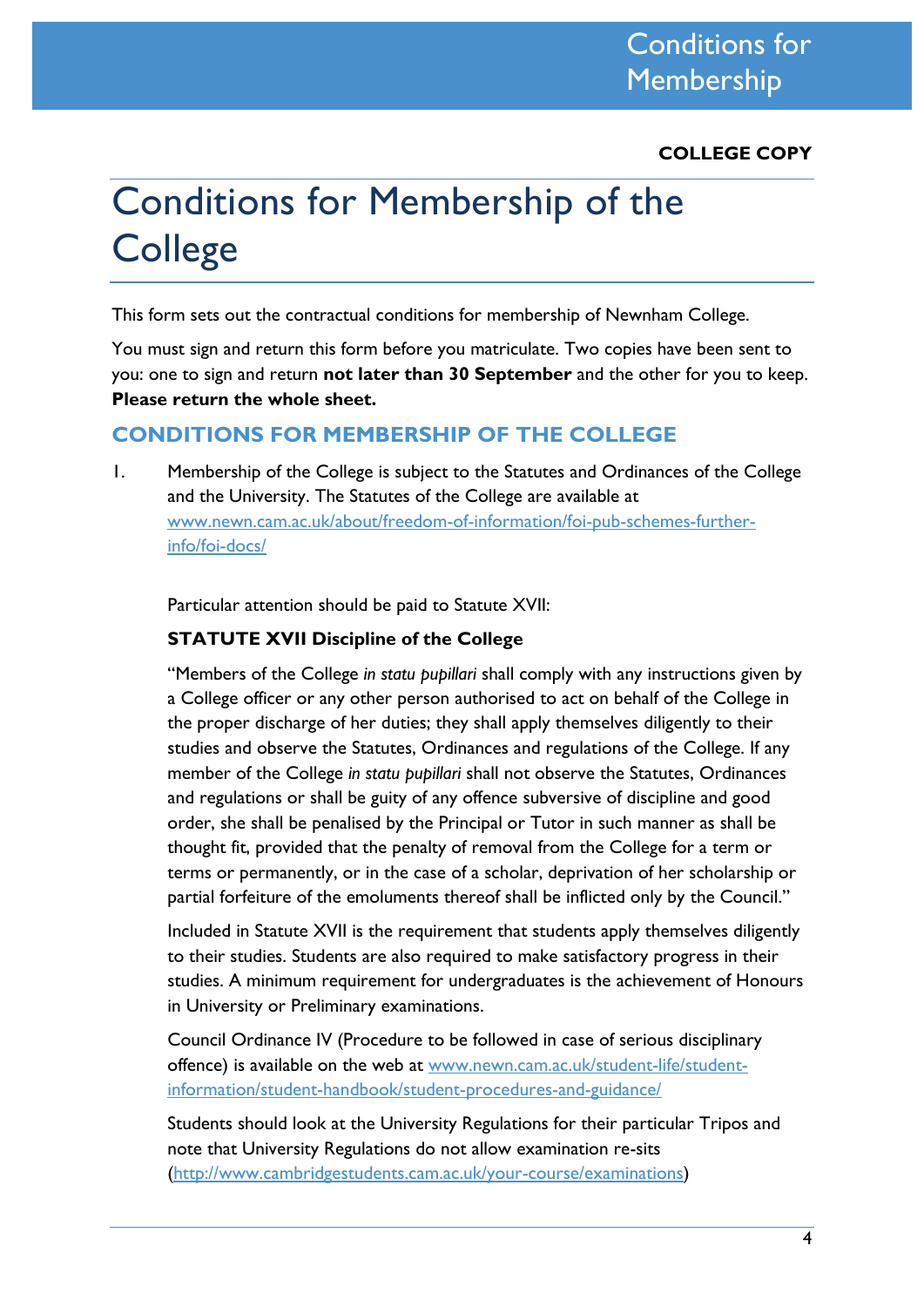- 2. All College bills for residence are payable in advance within the first 14 days of Full Term. NB: Students must clear all debts to the College in order to return to their course in October. Finalists must clear all debts to the College in order to be presented to their degree. This is a condition of the Praelector's assurance that they are of good moral standing.
- 3. Students who pay their own fees will be required to pay the University and College fees by 1 October of their first year as a condition of matriculation and in subsequent years they will be required to pay University and College fees within the first fourteen days of Michaelmas Full Term. Failure to do so will result in withdrawal of College membership, and termination of the Licence agreement for those in College accommodation, at the expiry of that fourteen day period or of any extension agreed by the Council, unless otherwise agreed by the Council before the end of that fourteen day period or any agreed extension thereof.
- 4. If a student who has not begun her course withdraws, one month's notice is required. Failing receipt by the College of the appropriate notice, students will be liable for College fees for the ensuing term.
- 5. If a student who has begun her course unilaterally withdraws, University and College fees for the remainder of the academic year are payable.
- 6. The Council may, if it thinks it advisable (in the best interests of the College, any of its members or staff), require any student to withdraw from the College whereupon her membership of the College and any Licence agreement will cease. This provision will not be exercised unless the student has previously been given the opportunity of stating her case to the Council (see Statute XVII and the Disciplinary procedure).
- 7. If in the yearly examination appropriate to her course a junior member fails to be classed, or fails to pass an examination which is not classed, she will not be allowed to continue her course and her status as a student of the College and any Licence agreement she may have with the College will automatically terminate [28] days (or such later time as the Council may determine) after she has received notification to her of such failure unless there has been special permission given by the Council. In some cases, following due warning, a Third Class result may also be presented as evidence of failure to apply oneself diligently to their studies or to make satisfactory progress in their studies.
- 8. No undergraduate student is allowed to undertake teaching or other regular paid work during term time without the written permission of her Tutor. Graduate students may undertake a small amount of teaching work provided that it is not more than 6 hours a week (see the Board of Graduate Studies' "Memorandum to